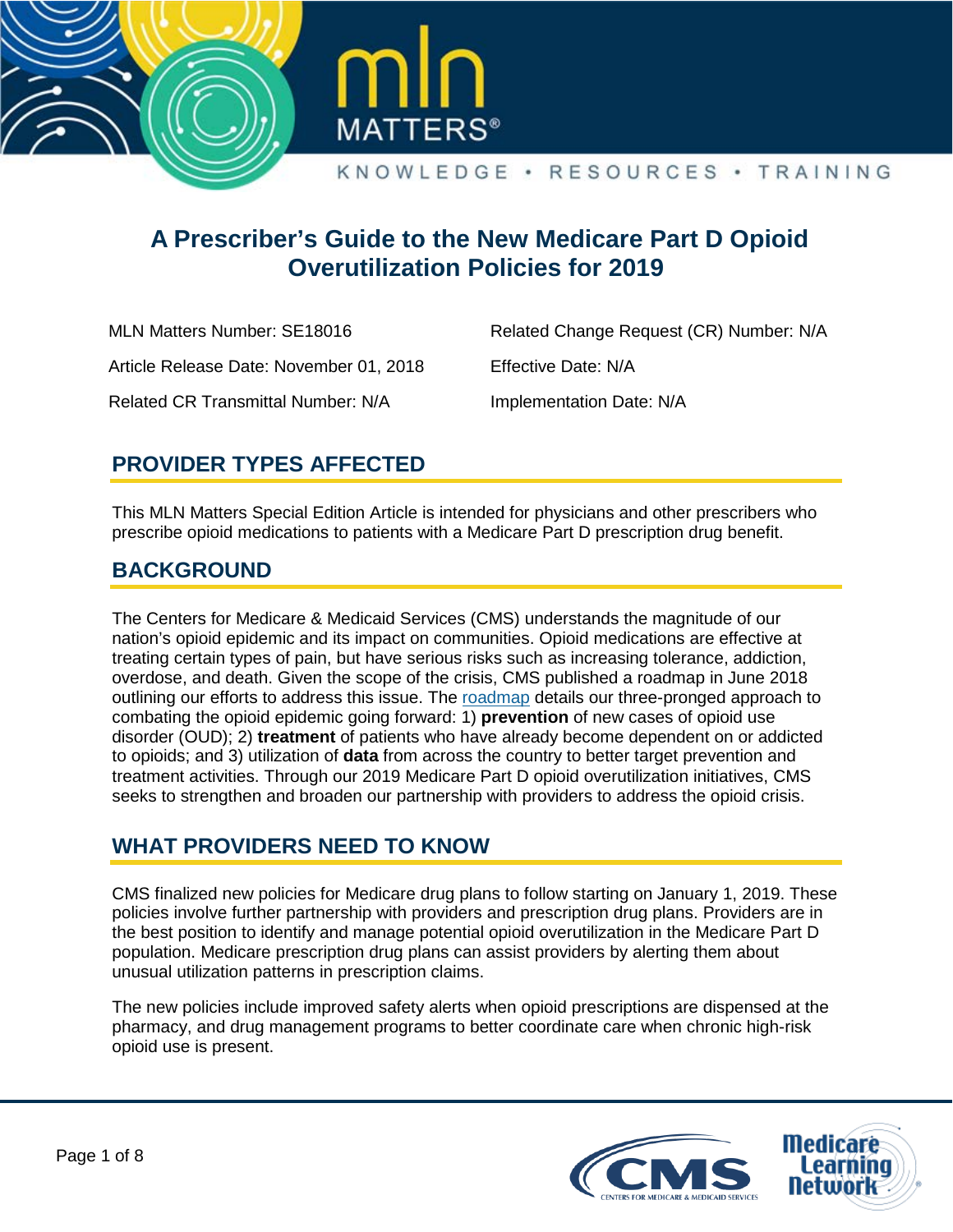### *Real-Time Safety Alerts at the Time of Dispensing*

Part D plans commonly implement safety alerts (pharmacy claim edits) for pharmacists to review at the time of dispensing the medication to prevent the unsafe utilization of drugs. These alerts are typically for drug-drug interactions, therapeutic duplication, or a potentially incorrect drug dosage (for example, doses above the maximum dosing in the Food and Drug Administration (FDA)-approved labeling).

Specific to prescription opioids, beginning in January 2019, Medicare Part D plans will employ the following new safety alerts at the pharmacy:

• **7 day supply limit for opioid naïve patients**: Part D plans are expected to implement a hard safety edit to limit initial dispensing to a supply of 7 days or less. A hard safety edit stops the pharmacy from processing a prescription until an override is entered or authorized by the plan. This policy will affect Medicare patients who have not filled an opioid prescription recently (for example, within the past 60 days) when they present a prescription at the pharmacy for an opioid pain medication for greater than a 7 day supply.

CMS' goal with this policy is to reduce the potential for chronic opioid misuse through closer management of opioid naïve patients. Clinical evidence cited by the Centers for Disease Control and Prevention (CDC) found that opioid use for acute pain is associated with long-term opioid use and that a greater amount of early opioid exposure is associated with greater risk for long-term use.1 Recommendation 6 of the CDC Guideline states that opioids prescribed for acute pain should be limited to 3 days or fewer, and that more than a 7 day supply is rarely necessary. Limiting the amount dispensed with the first opioid prescription may reduce the risk of patients developing a future dependency or overuse of these drugs.

A pharmacist can dispense partial quantities of an opioid prescription consistent with state and federal regulations. However, if a prescriber believes that an opioid naïve patient will need more than a 7 day supply initially, the provider can proactively request a coverage determination on behalf of the patient attesting to the medical need for a supply greater than 7 days. Additionally, if a provider assesses upon re-evaluation that a patient will need additional opioid therapy, subsequent prescriptions will not be subject to the 7 day supply limit, as the patient will no longer be considered opioid naive.

• **Opioid care coordination alert**: This policy will affect Medicare patients when they present an opioid prescription at the pharmacy and their cumulative morphine milligram equivalent (MME) per day across all of their opioid prescription(s) reaches or exceeds 90 MME. Regardless of whether individual prescription(s) are written below the threshold, the alert will be triggered by the fill of the prescription that reaches the cumulative threshold of 90 MME or greater. It is the prescriber who writes the prescription that triggers the alert who will be contacted by the pharmacy even if that prescription itself is below the 90 MME threshold.

 $\overline{\phantom{a}}$  , where  $\overline{\phantom{a}}$ <sup>1</sup> See [https://www.cdc.gov/drugoverdose/prescribing/guideline.html.](https://www.cdc.gov/drugoverdose/prescribing/guideline.html)

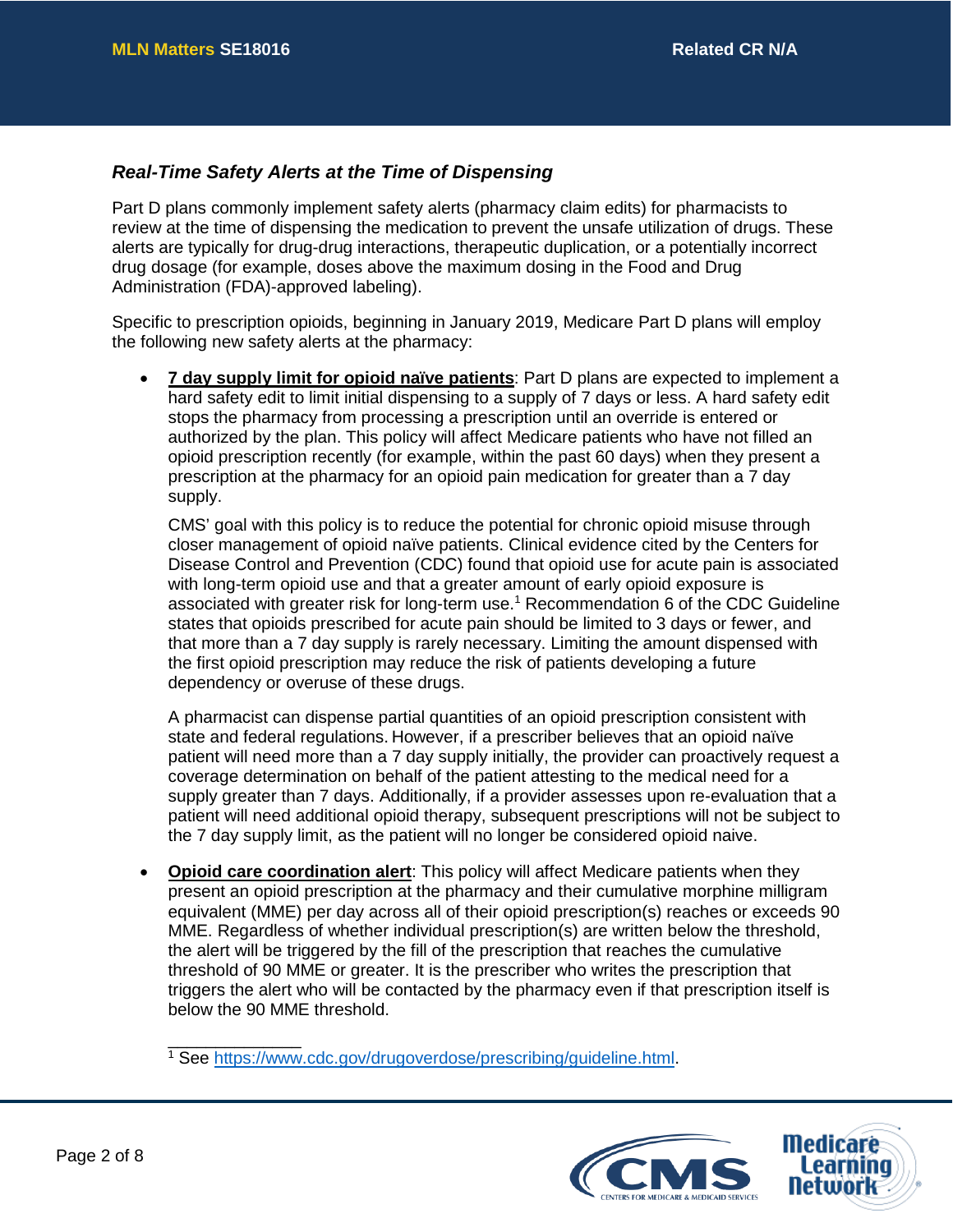This safety alert includes a 90 MME threshold for identifying potentially high risk patients who may benefit from closer monitoring and care coordination. 90 MME is cited in the CDC Guideline as the level above which prescribers should generally avoid. This is not a prescribing limit. In reviewing the alert, the pharmacist may need to consult with the prescriber to confirm medical need for the higher MME. The pharmacist can then indicate that the prescriber was consulted so the prescription claim can pay.

The care coordination safety alert is a proactive step to give prescribers more information, and if warranted, to encourage prescribers to emphasize opioid overdose risk and prevention with their patients, especially if the patient is receiving prescription opioids from multiple prescribers or pharmacies.

#### *Drug Management Programs*

The Comprehensive Addiction and Recovery Act of 2016 included provisions that give Part D plans important new tools to use in 2019 to address opioid overutilization. To implement this law, CMS adopted a regulation so that Part D plans may implement a drug management program that limits access to certain controlled substances that have been determined to be "frequently abused drugs" for patients who are considered to be at-risk for prescription drug abuse. Limiting access means that the patient might only be able to obtain these medications from a specified prescriber or pharmacy. For 2019, CMS has identified opioids and benzodiazepines as frequently abused drugs.

The goal of drug management programs is better care coordination for safer use. Potential atrisk patients are identified by their opioid use which involve multiple doctors and pharmacies. Therefore, these are patients who could potentially abuse or misuse prescription drugs. One of the key components of a drug management program is prescriber involvement in case management.

If a provider prescribes opioids or benzodiazepines for a patient who is identified as a potential at-risk patient, the Part D plan will contact the provider to review the patient's total utilization pattern of frequently abused drugs. The plan will ask the prescriber:

- Are the prescription opioid medications appropriate, medically necessary, and safe for the patient's medical condition and treatment;
- Is the patient at-risk for misusing or abusing opioids and benzodiazepines; and
- Would one of the drug management program tools help the prescriber better manage their patient's prescription drug use?

The potential tools include:

1. **Patient-specific point of sale (POS) claim edit**: This is an individualized POS edit for the specific patient. It limits the amount of frequently abused drugs that may be dispensed to the patient. This limitation could be a restriction on all frequently abused drugs or limitations to specific drugs and/or specific amounts, which the plan will

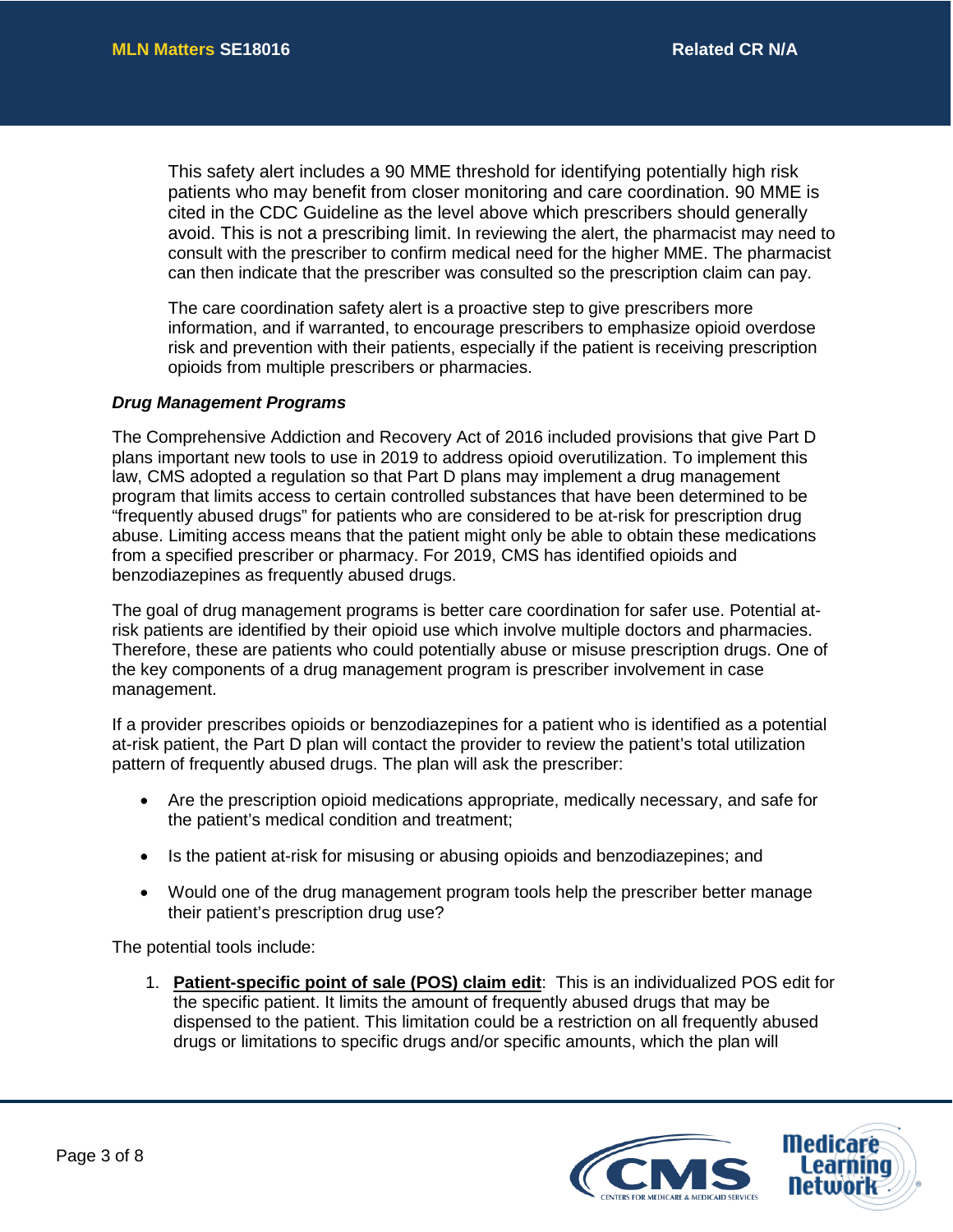determine on a case by case basis as a result of their review. The plan will make every effort to obtain a prescriber's agreement for this limitation, but is authorized to implement it if no prescriber responds to the plan's attempts at contacting the prescriber through case management.

- 2. **Pharmacy limitation (also known as "pharmacy lock-in")**: This limitation will require the patient to obtain prescriptions for frequently abused drugs at a certain pharmacy(ies). Before implementing this limitation, the plan must verify with a prescriber that the patient is at-risk, but is not required to obtain a prescriber's agreement to the limitation. Patients can choose which pharmacy(ies) they prefer to use and may update those preferences as needed.
- 3. **Prescriber limitation (also known as "prescriber lock-in")**: A limitation that will require the patient to obtain their prescriptions for frequently abused drugs from a certain prescriber(s). The plan must obtain the prescriber's agreement to be a prescriber and confirm the prescriber's selection for this limitation. Patients can choose which prescribers(s) they prefer to use and may update those preferences as needed.

After the Medicare drug plan conducts case management with prescribers, and before the plan implements a tool, the plan will notify the patient in writing that coverage of opioid and/or benzodiazepine medication(s) will be limited, or if the patient must obtain these prescriptions from certain prescriber(s) or pharmacy(ies). Plans are required to make reasonable efforts to send the prescriber a copy of the notice sent to the patient. The prescriber and patient will have the opportunity to provide a response to this written notice and the requested information to the Part D plan within 30 days.

After this 30 day time period, if the Part D plan determines based on its review that the patient is at-risk and implements a limitation, it must send the patient a second written notice confirming the specific limitation and its duration. The initial limitation period could be for a maximum of 12 months and extend to an additional 12 months. Alternatively, if the plan determines that the patient is not at-risk, it must send a written notice confirming that a coverage limitation will not be implemented after all.

#### *Provider Action*

#### **Why are there new Medicare Part D opioid overutilization policies for 2019?**

The opioid epidemic is a top priority at CMS. We are working with multiple stakeholders to find ways to reduce the negative impacts of the opioid epidemic on the general public. These new Medicare Part D opioid overutilization policies encourage interdisciplinary collaboration as well as care coordination among Part D plans, pharmacies, prescribers, and patients in improving opioid utilization management, preventing opioid misuse, reducing serious adverse risks, and promoting safer prescribing practices.

#### **Are any patients exempt from the new opioid safety alert and drug management program policies?**

CMS recognizes that a "one size fits all" approach does not take into account different

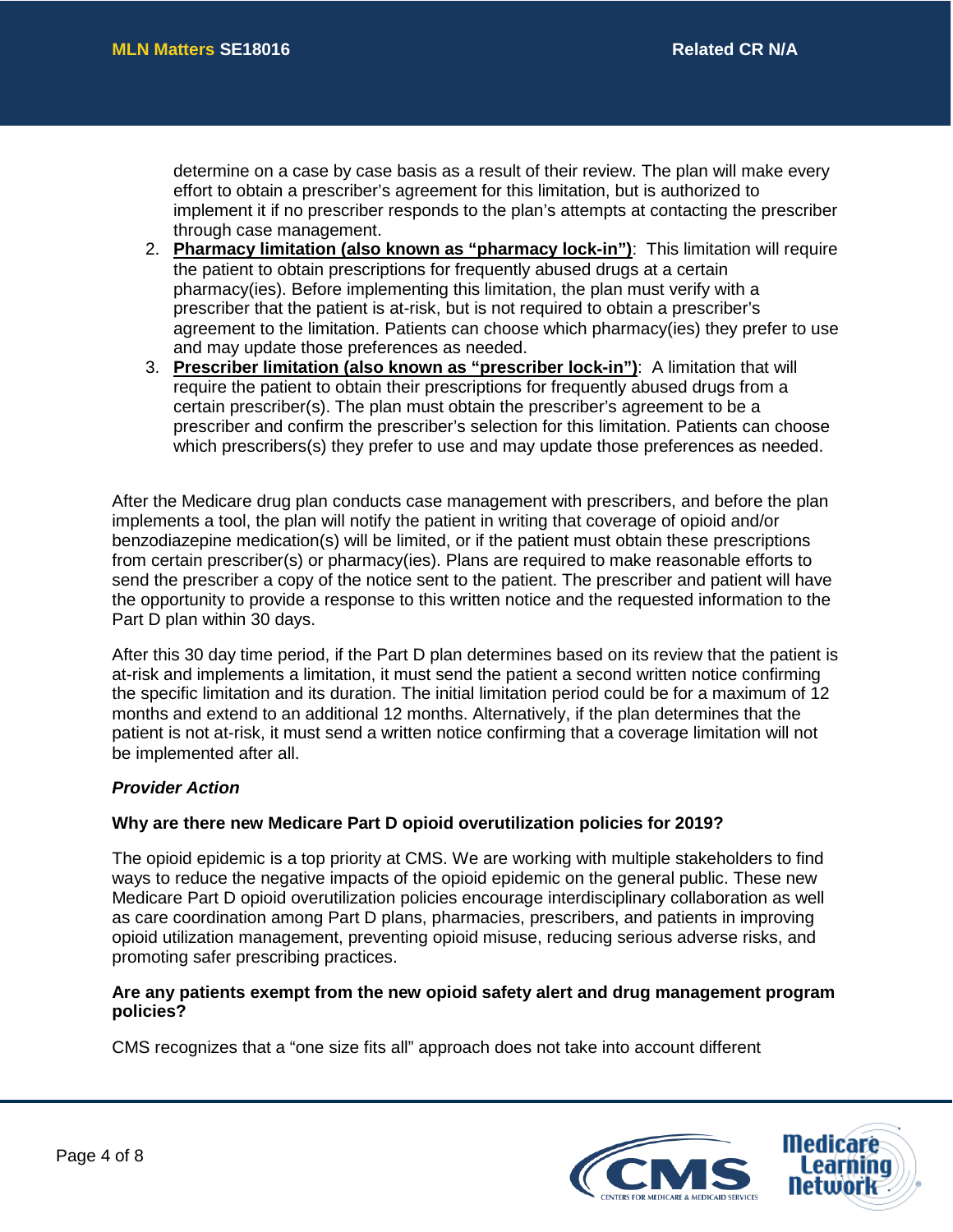circumstances related to opioid use. All of the approaches are tailored to address the distinct populations of Medicare Part D prescription opioid users. Residents of long-term care facilities, those in hospice care, patients receiving palliative or end-of-life care, and patients being treated for active cancer-related pain are exempt from these interventions.

CMS would like to remind providers that access to medication-assisted treatment (MAT) such as buprenorphine will not be impacted by these initiatives. CMS recognizes the importance for patients who are on MAT drugs to continue therapy without disruption.

#### **Will the pharmacy call the provider every time a patient has an opioid prescription that reaches or exceeds 90 MME for the care coordination safety alert?**

No. The provider will be initially contacted by the pharmacist if a patient presents to the pharmacy with a prescription that reaches a cumulative threshold of 90 MME or greater across all of the patient's opioid prescriptions and triggers the alert at the pharmacy. Once a pharmacist consults with a prescriber on a patient's prescription for a plan year, the pharmacist does not have to consult with the prescriber on every opioid prescription written for the same patient after that unless the plan implements further restrictions. For example, Part D plans also have the option to set an additional alert that stops a prescription from being filled at the pharmacy if the opioid threshold reaches 200 MME or greater and may additionally include prescriber and pharmacy counts.

#### **Why is the provider contacted by the pharmacy for only certain patients?**

Prescribers may be contacted by the pharmacy for only some Medicare patients but not for all, depending on which Part D plan the patient is enrolled in because the plan sponsor has the flexibility to modify the care coordination safety alert parameters. A plan sponsor may customize this alert so that it would be triggered based on the patient's total number of opioid prescribers and/or opioid dispensing pharmacies specified in the care coordination safety alert.

#### **What is the provider's role for a patient in the Medicare Part D drug management program?**

If a patient is identified as being potentially at-risk for prescription drug abuse by his or her Part D plan, the plan will initiate case management. As part of the case management process, the Part D plan will contact the patient's providers who prescribed opioids and benzodiazepines for clinical information needed to make a decision on whether a patient is at-risk and should have his or her access to frequently abused drugs limited through one of the available tools. The provider's role is to respond to the Part D plan if and when they contact the provider for further information about a patient's prescription use history.

#### **How can the provider help his or her patient if their prescription triggers an opioid safety alert, such as the 7 day supply alert for opioid naïve patients or the care coordination alert?**

If one of these opioid safety alerts is triggered and the prescription cannot be filled as written or cannot be resolved at the pharmacy, the pharmacist should provide a written copy of the standardized CMS pharmacy notice, ["Medicare Prescription Drug Coverage and Your Rights"](https://www.cms.gov/Outreach-and-Education/Outreach/Partnerships/downloads/yourrightsfactsheet.pdf) to

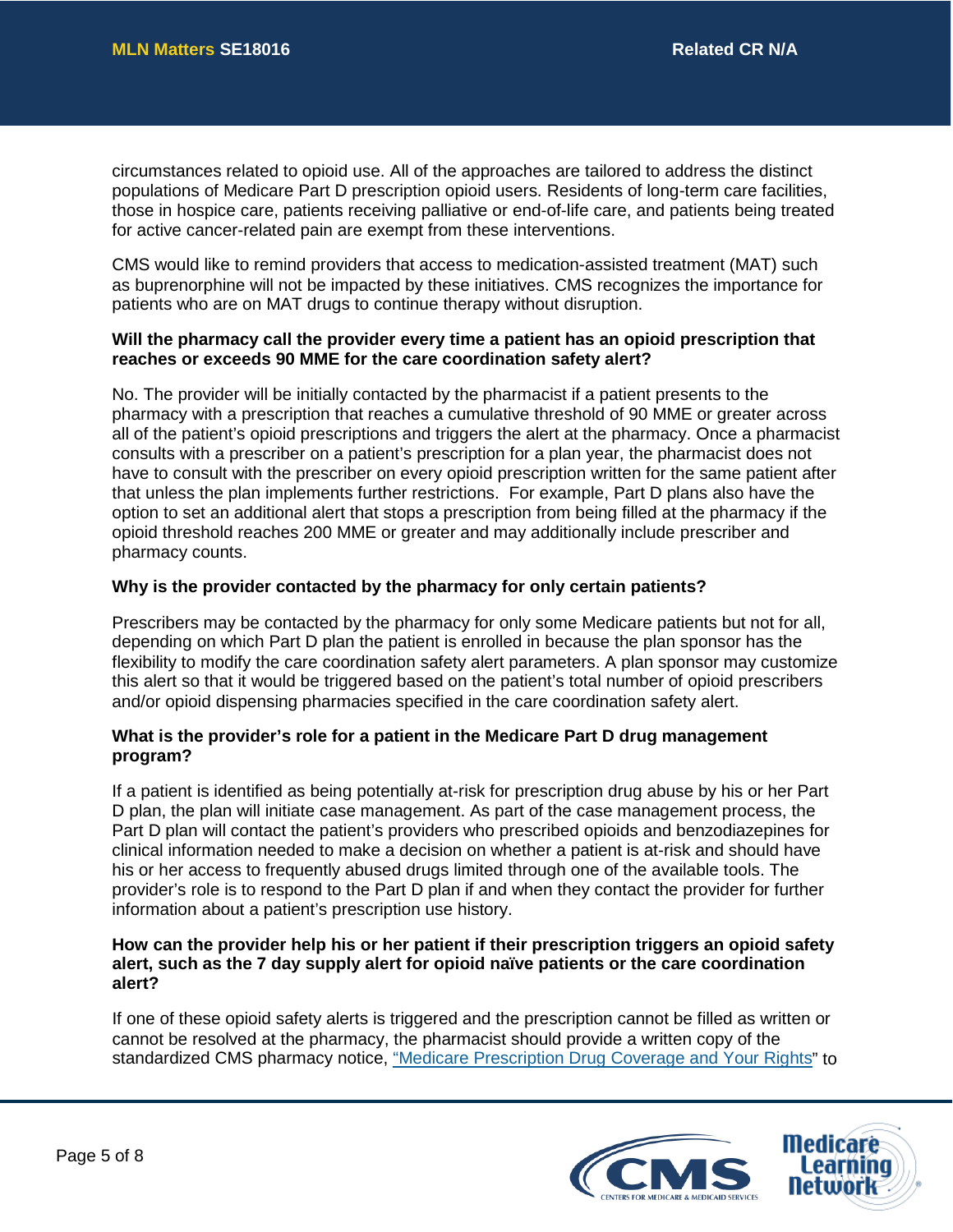#### the patient.

The patient, the patient's representative, or the physician or other prescriber, on the patient's behalf, has the right to request a coverage determination for a drug(s) subject to the alert, including the right to request an expedited or standard coverage determination in advance of prescribing an opioid (for example, after a surgical procedure).

The timeframe for an expedited coverage determination request applies when the prescriber indicates, or the plan decides, that applying the standard timeframe may seriously jeopardize the enrollee's life, health, or ability to regain maximum function. CMS generally expects coverage determinations related to any opioid safety alerts to meet the criteria for expedited review. If the request meets the criteria for an expedited review by the plan, the plan must make its decision and notify the patient as expeditiously as their health condition requires, but no later than 24 hours after receipt of the request.

#### **Would the patient or the provider be able to request an appeal if the Part D plan determines a patient to be an at-risk patient under the drug management program?**

A patient, a patient's representative, or the physician or other prescriber may request an appeal within 60 calendar days from the date of the second written notice, notifying the patient that he or she has been identified as an at-risk patient. At-risk determinations are subject to the existing Part D benefit appeals process. If the patient or the physician or other prescriber disagrees with the at-risk determination, the patient, the patient's representative, or the physician or other prescriber may request a redetermination and a change to the limitations can be made as a result of an appeal. The party may request an expedited or standard redetermination under 42 CFR § 423.580. The standard timeframe for notification of a redetermination made by the plan is as expeditiously as the patient's health condition requires, but no later than 7 days from receipt of the request. The plan must notify the patient of its decision on an expedited redetermination as expeditiously as the patient's health condition requires, but no later than 72 hours from receipt of the request. In addition to the right to appeal an at-risk determination, the patient has the right to request a coverage determination, as explained in the previous response.

#### **How else can a provider prepare for the new 2019 Medicare Part D overutilization policies?**

Many patients have difficulty understanding the risk of using opioids and may underestimate their chances of overdosing. Providers may want to discuss the risks of an accidental overdose or having an adverse reaction to opioids since these risks are not necessarily associated with misuse.

As the new opioid safety alerts are implemented in 2019, on-going communication among the pharmacist, the Part D plan, and the prescriber will be critical. Physicians and other prescribers can protect their patients' access to medically necessary drugs by responding to pharmacists' or plan sponsors' telephone calls or case management notices. Providers will also want to initiate coverage determinations or exceptions, when clinically appropriate. To avoid a prescription being rejected at the pharmacy, prescribers may proactively request a coverage determination in advance of prescribing an opioid prescription if the prescriber has assessed that the patient

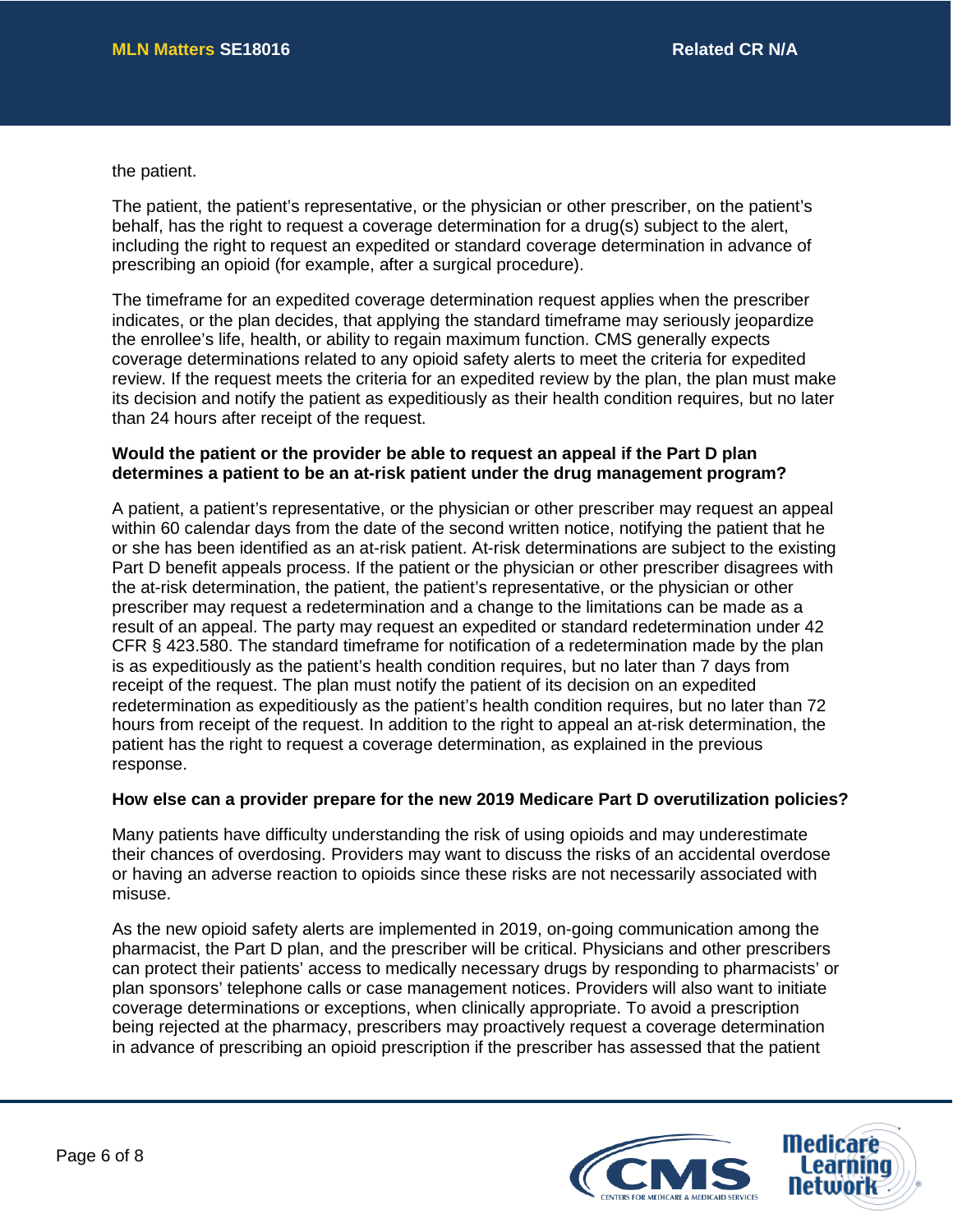will need the full quantity written (for example a plan may not be aware a patient is exempt based on a new exclusion such as cancer). Additionally, to resolve opioid safety alerts expeditiously and avoid withdrawal or disruption of therapy, CMS encourages prescribers to respond to pharmacists' outreach in a timely manner and give the appropriate training to on-call prescribers when necessary.

### **ADDITIONAL INFORMATION**

- For additional information regarding the final 2019 Medicare Parts C&D Call Letter, please visit [https://www.cms.gov/Medicare/Health-](https://www.cms.gov/Medicare/Health-Plans/MedicareAdvtgSpecRateStats/Downloads/Announcement2019.pdf)[Plans/MedicareAdvtgSpecRateStats/Downloads/Announcement2019.pdf.](https://www.cms.gov/Medicare/Health-Plans/MedicareAdvtgSpecRateStats/Downloads/Announcement2019.pdf)
- For additional information regarding the 2019 Part C and D Regulation (CMS-4182-F), please visit [https://www.gpo.gov/fdsys/pkg/FR-2018-04-16/pdf/2018-07179.pdf.](https://www.gpo.gov/fdsys/pkg/FR-2018-04-16/pdf/2018-07179.pdf)
- For information on Medicare Prescription Drug Appeals and Grievances, visit [https://www.cms.gov/Medicare/Appeals-and-](https://www.cms.gov/Medicare/Appeals-and-Grievances/MedPrescriptDrugApplGriev/CoverageDeterminationsandExceptions.html)[Grievances/MedPrescriptDrugApplGriev/CoverageDeterminationsandExceptions.html.](https://www.cms.gov/Medicare/Appeals-and-Grievances/MedPrescriptDrugApplGriev/CoverageDeterminationsandExceptions.html)
- For additional information regarding the CDC Guideline for Prescribing Opioids for Chronic Pain, please visit [https://www.cdc.gov/drugoverdose/prescribing/guideline.html.](https://www.cdc.gov/drugoverdose/prescribing/guideline.html)
- To review the CMS Roadmap to Address the Opioid Epidemic, please visit [https://www.cms.gov/About-CMS/Agency-Information/Emergency/Downloads/Opioid](https://www.cms.gov/About-CMS/Agency-Information/Emergency/Downloads/Opioid-epidemic-roadmap.pdf)[epidemic-roadmap.pdf.](https://www.cms.gov/About-CMS/Agency-Information/Emergency/Downloads/Opioid-epidemic-roadmap.pdf)
- To review the Medicare Prescription Drug Coverage and Your Rights, please visit [https://www.cms.gov/Outreach-and-](https://www.cms.gov/Outreach-and-Education/Outreach/Partnerships/downloads/yourrightsfactsheet.pdf)[Education/Outreach/Partnerships/downloads/yourrightsfactsheet.pdf.](https://www.cms.gov/Outreach-and-Education/Outreach/Partnerships/downloads/yourrightsfactsheet.pdf)

## **DOCUMENT HISTORY**

| Date of Change |                                               | <b>Description</b> |
|----------------|-----------------------------------------------|--------------------|
|                | November 01, 2018   Initial article released. |                    |

**Disclaimer:** This article was prepared as a service to the public and is not intended to grant rights or impose obligations. This article may contain references or links to statutes, regulations, or other policy materials. The information provided is only intended to be a general summary. It is not intended to take the place of either the written law or regulations. We encourage readers to review the specific statutes, regulations and other interpretive materials for a full and accurate statement of their contents. CPT only copyright 2017 American Medical Association. All rights reserved.

Copyright © 2018, the American Hospital Association, Chicago, Illinois. Reproduced with permission. No portion of the AHA copyrighted materials contained within this publication may be copied without the express written consent of the AHA. AHA copyrighted materials including the UB-04 codes and descriptions may not be removed, copied, or utilized within any software, product, service, solution or derivative work without the written consent of the AHA. If an entity wishes to utilize any AHA materials, please contact the AHA at 312-893-6816. Making copies or utilizing the content of the UB-04 Manual, including the codes and/or descriptions, for internal purposes, resale and/or to be used in any product or publication; creating any modified or derivative work of the UB-04 Manual and/or codes and descriptions; and/or making any commercial use of UB-04 Manual or any portion thereof, including the codes and/or descriptions, is only authorized with an express license from the American Hospital Association. To license the electronic data file of UB-04 Data Specifications, contact Tim Carlson at (312) 893-6816 or Laryssa Marshall at (312)